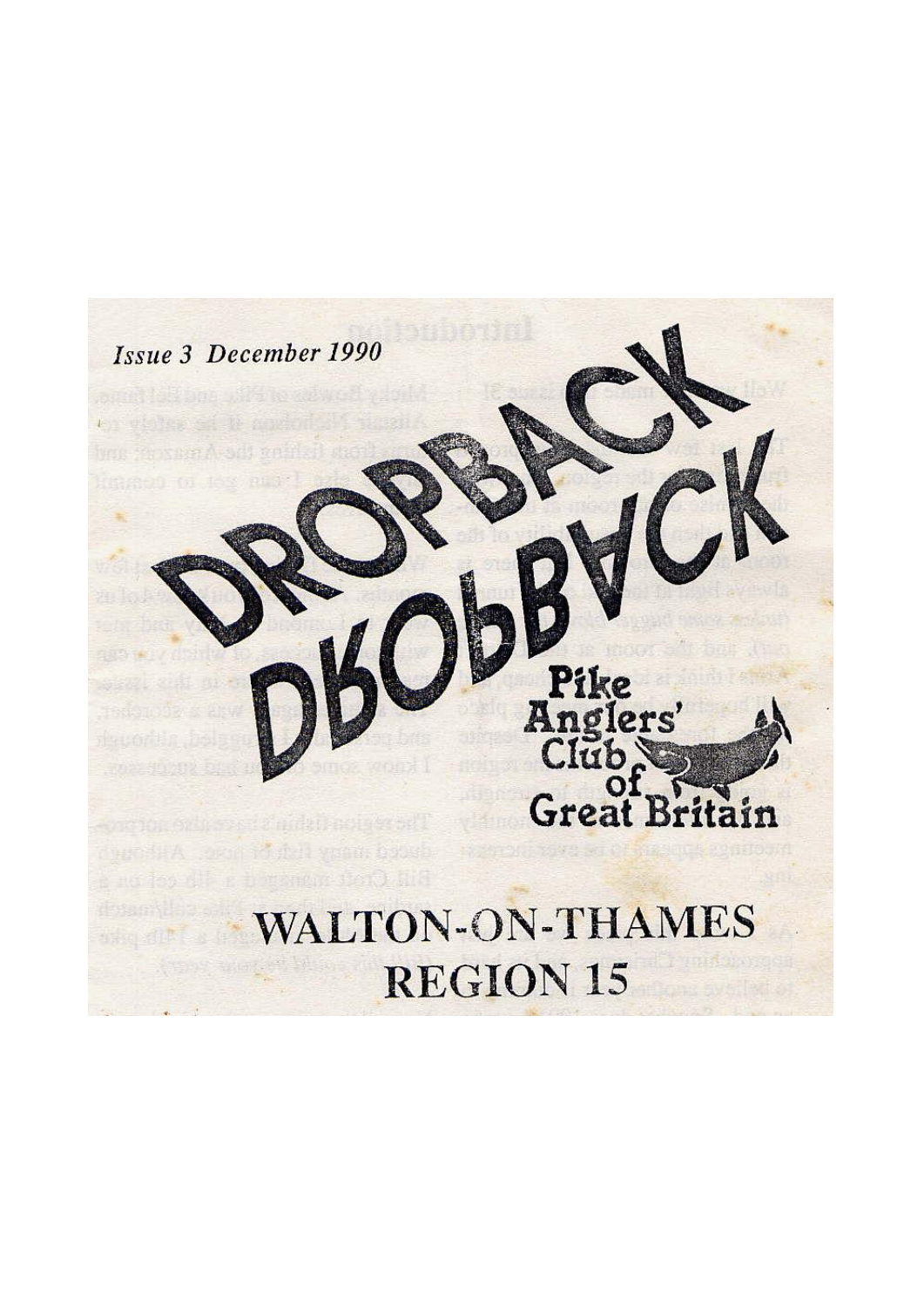## **Introduction**

Well we have made it to issue 3! The last few months have proved frustrating for the region, what with the demise of our room at the Can- non and then the unsuitability of the room at the Crown. But there is always light at the end of the tunnel (unless some bugger blows the candle out), and the room at the District Arms I think is ideal, and cheap, and will hopefully be our meeting place for the foreseeable future. Despite these few minor problems the region is going from strength to strength, and the attendance at the monthly meetings appears to be ever increasing.

As I write this piece we are just approaching Christmas, and it's hard to believe another year is coming to an end. So what does 1991 have in store for us, a major hangover for starters? The annual Xmas Do is scheduled for the 5th January, the organisation of which is coming together nicely.

We are in the process of arranging guest speakers for future meetings, Micky Bowles of Pike and Eel fame. Alistair Nicholson if he safely returns from fishing the Amazon; anyone else I can get to commit themselves.

What of the fishing over the last months. As most of you know 4 of us went to Lomond in May and with some success, of which you read more elsewhere in this issue. The summer again was a scorcher and personally I struggled, although I know some of you had successes.

The region Fish-Ins have also not produced many fish of note. Although Bill Croft managed a 4lb eel on a sardine, and then at a Pike cull/match on the R Mole, managed a 141b pike (Bill this could be your year).

Now all that remains for this piece for Trevor and me to wish you a Happy Christmas and tight lines for the New Year, and thank you all for your support over the last 12 months.

*David Fish*

# **OF HELL, WEED AND OTHER IRRITATIONS!**

Being a newcomer to the PAC and after winning the shield for the regions "Most Meritorious Pike" and more importantly not being an egoistic big carp man prone to secrets, I feel an explanation is long over due. So what follows is a brief(?) description of the water and of the capture of the 23lb 11oz Pike that won me the trophy.

Think of every thing you hate to come across whilst fishing and you'll find it in abundance here!

### **THE WATER**

In the middle of Richmond Park are two lakes called the Pen Pond (To be exact one is a lake and the other is a pond!) The larger one is roughly rectangle in shape and about 200m x 600m in size. Its approx 4-5ft in depth throughout, has bare banks apart from the Southern end which is fenced off and full of rhododendron bushes and reeds. Fishing is not allowed in this area. In the middle of the lake is a small island. This island is the only feature on the lake and is home to hundreds of Ducks, Swans and Geese.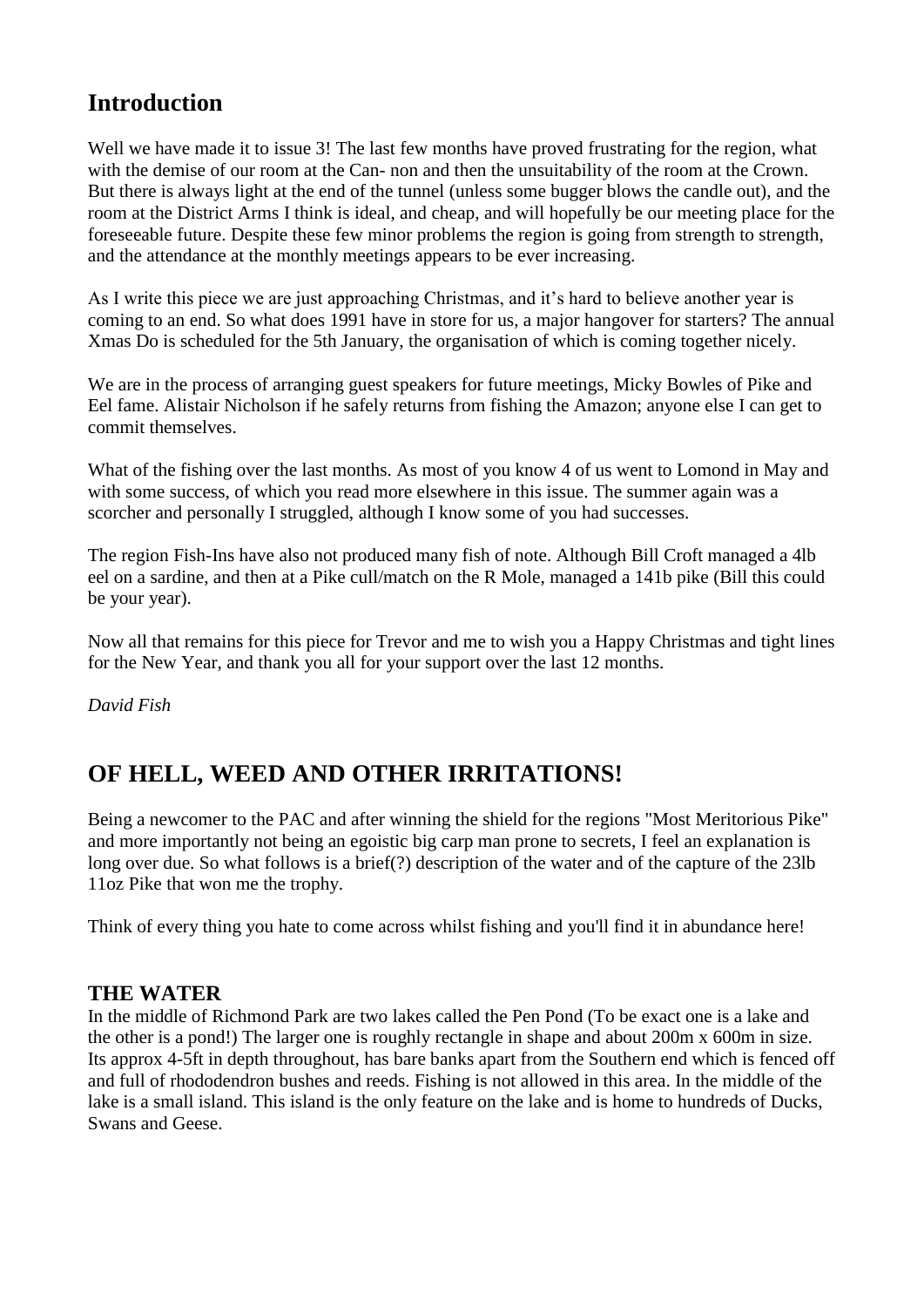The other Lake (Pond!) is the same shape as the larger only it's a third of the size, 3-4ft in depth, with a smaller island in the middle, a sunken tree in the SW corner and has access to all of its bare banks. You can sum up both waters and their fishing in one word ..... HELL!!

*Think of everything you hate to come across whilst fishing and you'll find it here in abundance.*

### **WIND**

Even in the summer this place can have its own resident hurricane and it always blows from the south. In the winter 2-3ft waves are the norm!

## **WEED**

Due to the water normally being gin clear coupled with the pathetic depth, the place is almost permanently clogged. In fact for the past couple of years the Ducks have taken to walking on the water!

## **PEOPLE**

If you like solitude whilst fishing then don't bother with this place!! In the summer there are thousands of people picnicking, walking, shouting, throwing stones, balls and sticks into the water, so they can impress their friends on how well their dogs can't swim and finally ......

### **THE BIRDS**

I can handle the Swans, Geese, Cormorants, Grebes and a multitude of ducks that eat every kind of bait put out for other species offish, but I can't handle the gulls. Any form of live or dead bait is fair game to these things. They will sneak up to them or blatantly dive bomb them, I've got photos to prove it.

Add to all of this the fact that there is no night fishing, no fishing for Pike before October 1st and you are only allowed ONE ROD, and all these rules are enforced by the Parks Constabulary you are almost ready to commit suicide. Maybe the fact that all the horses, dogs and bloody great herds of deer from miles around, will take great delight in bundling into the water as soon as you start to fish, will finally push you over the edge.

So why have I fished this place on and off (mainly off) for the past 18 years. Maybe its the 35lb Mirror Carp I've seen over the years, swanning around the large lake without a care in the world, A carp of that size, basking in the sun only 10ft away is a hell of a sight for a ten year old boy, and its one that kept coming back! (It's never bee caught to this day) Or maybe it because for a couple of years I have used the place to test out new Pike baits and only caught jacks, and the in my first year of joining the PAC I've caught Pike to 18lbs 9oz and 1/2 hour later 11lb 8oz, or maybe it the l0lb mug fish I've caught on six separate occasions, each time using different method or bait. Or maybe it's because I used to always fish the larger lake (dismissing the pond as unfishable) and after talking to an old fella who was walking by, he told me of his distant youth and his fishing exploits in the pond, I decided to give this pond a go and I've never looked back.

## **THE FISH**

The swim is on the east bank in the middle and facing the small island. Its the only place that is clear of weed. So why, I hear you ask, have I fished and miracle of miracles, you can see the bottom in later summer. It is only 2-3ftdeep. On this particular day (6 Feb 1990) the water was coloured up to a green, muddy soup. The resident hurricane was going full tilt and waves of about l-2ft were rolling by up from left to right, it was raining horizontally, all the ducks and so on had got their heads down but the No 1 Squadron of dive bombing gulls were still on patrol.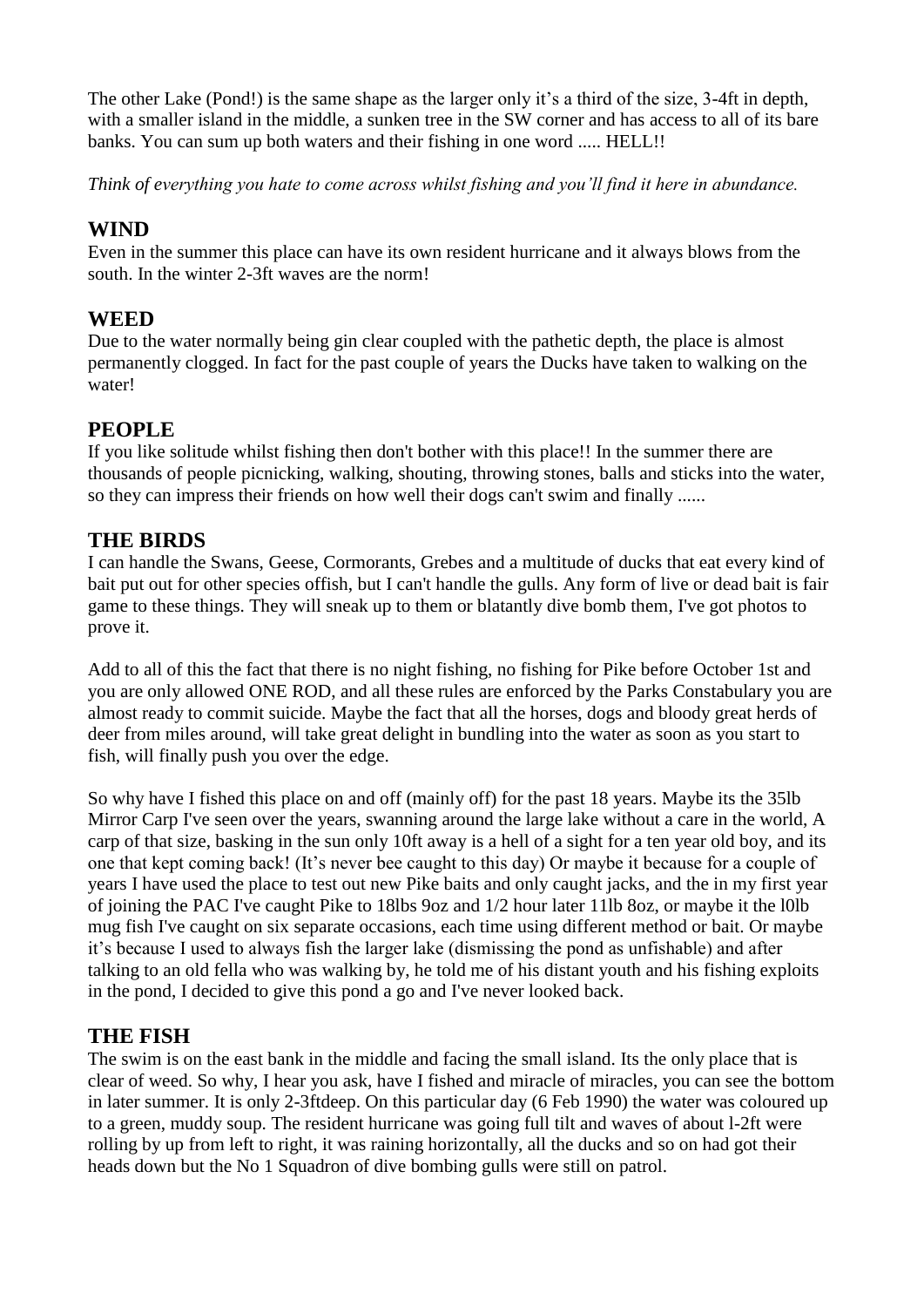After losing so many deadbaits to these "Stuka" Gulls in the past I'd come up with a rig to beat them**.**  (Fig. 1) It's nothing special, but it gets the bait down as low as possible and presents the smallest profile to the Gulls. This rig coupled with a big roach or Rudd deadbait stumps most of the Gulls (but not the herring gulls!!) I had this rig on an 11ft 3lb T/C rod and cast it about 2/3rds of the way out toward the island. On the other (yes I know you're allowed only one rod, but I was counting on the hurricane keeping the law in his hut



next to the fire) I had a simple legered smelt that I had dyed orange with food colouring, and injected with herring oil. The bait was hard on the bottom and about  $\frac{1}{2}$  way out left of the island.

By 10am nothing had happened, when up walked the old boy I mentioned earlier – (don't worry this is not going to be one of those daft ghost stories you read in David Halls Specialist Fishing!) He took shelter under the brolly and I gave him a cup of coffee. We talked again of fishing exploits on that pond 30-40 years ago. It turned out his best pike was about 8lb but he had seen pike of 30lb caught here. Things were looking up! He left for home about 11am. At 11.30am after the rain had stopped but the wind increased, my home made back bite alarm burst into life, I could hardly hear it and I was only 10ft away! It was the left hand rod with the smelt. I instantly scanned the water for Gulls .... No Gulls! Bloody hell, a bite! Line was pouring off the spool and half way out of the waters surface boiled and a huge pike tail waved at me.

The next couple of seconds are still blur to me, before I knew where I was I had struck and the soft actioned carp rod bent double with the line singing in the wind. Fishing cliché followed fishing cliché for the next half an hour or so. The fish pulled me half way round the pond and then back again. To top it all I had attracted an audience of about 10-12 passers by (Why do people go for walks in a hurricane in February???) I finally got the fish safely to the net with as much showmanship as I could "OoooohErrrrrrr!" Went my audience "Bloody hell!" went I. It was huge! (to me). Unhooking was simple; the top size 8 Drennan extra strong treble had been "trashed" with all its points bent inwards. The bottom hook had one point missing; the other two were bent in slightly. The hooks and the trace fell out in the net. After a quick search of its jaws and mouth for hooks and other traces it was weighed in at 24lb 11oz. I settled for 231b 11oz allowing for the wet landing net I had weighed it in! After I had conned this chap with a beautiful wench on his arm to take a couple of photos, the fish was returned, it powered off as soon as I had placed it back in the water. From landing to returning took about 4 mins, something I am quite proud of!

And so here ends an epic tale.

To finish off with and to be fair to this water, it is first and foremost a Bird Sanctuary. So if you do give it a go please take care of the birds, yes even the bloody "V1" Gulls. You will need a permit to fish this water and it will cost you  $£7.50p$  a year (Oh the expense of it!!!)

Remember the park is patrolled 1 the Police, if you haven't got one you will be done! Finally this is near virgin water, hardly anyone fish it (Can't think why!!) To find another angler on the water is classed as crowded!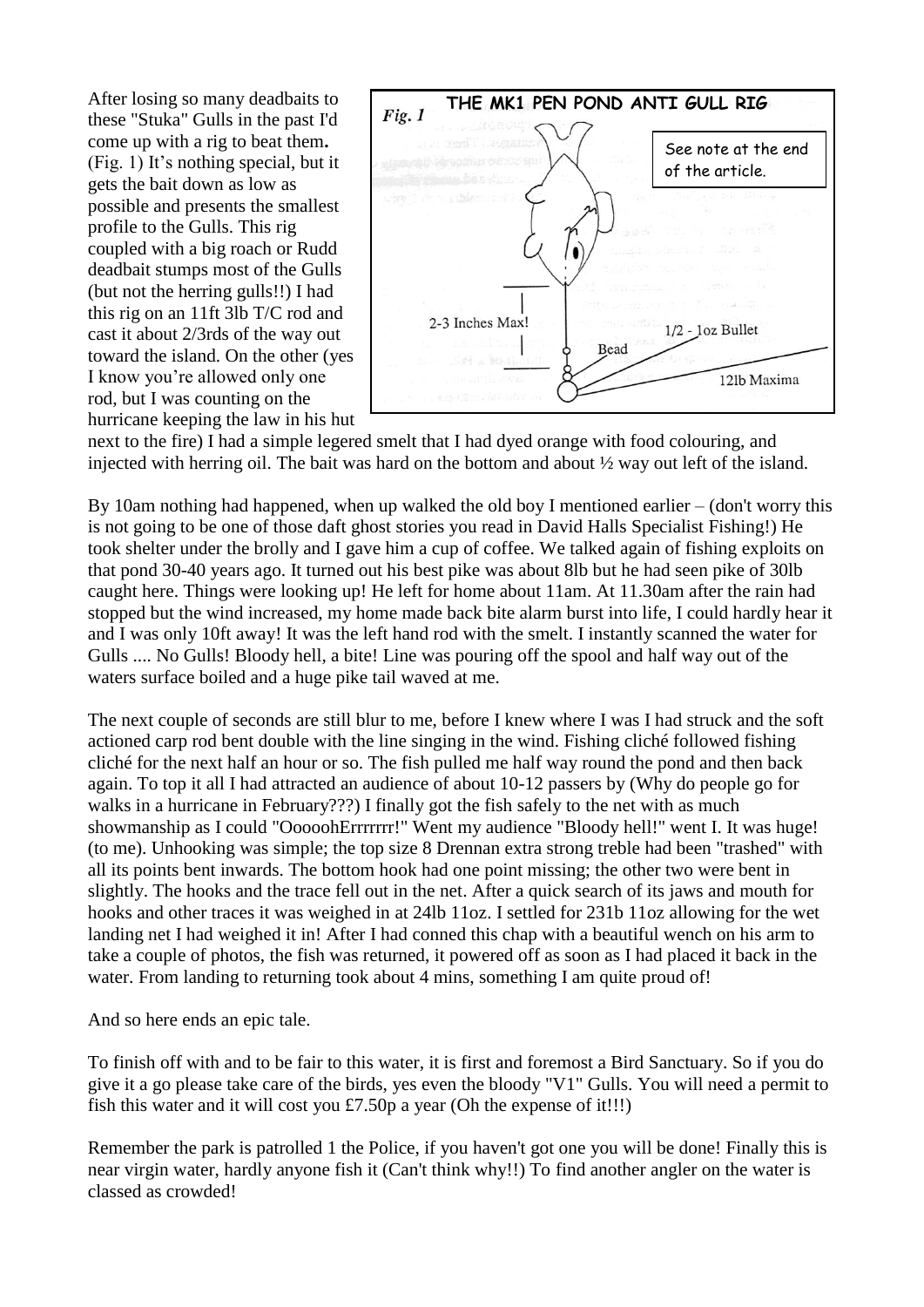If you want further info on this water (there is more!) - see me, Keith, Paul O'Rourke or Mick and they can tell you how bad it is as well! Be lucky!

Note: (Anti Gull Rig) The trace is passed through the gills and out of the mouth. The bait is injected with air to make it stand on its head and to look like a feeding fish. Groundbait can be added to attract other feeding fish around it.

Don't use any form of float as the gulls seem to know what this means

Because of the short length o the trace you've got to strike IMMEDIATELY.

Paul Johnson

## **DID YOU READ IT?**

*Below are two articles, taken from a magazine 11 years old. Do you think things have changed?*

## **PIKE FACTS**

Readers have raised a number of points arising from my articles about Pike fishing, and I will try to answer them one by one.

**First**, trace length. Wire stands up much better to rubbing against rough, sharp-edged granite boulders than nylon monofilament or braided line. There are plenty of these boulders; some as big as the average garden shed in the shallower areas of Loch Lomond, that is, water up to about 8ft deep. It is in these areas that we usually fish for Pike.

Since I don't want wire above the float, there is a practical limit to how long the trace-wire can be, but it seems to me to be sensible to go to that limit, or near to it; and that means a wire trace about 5ft long. I can see no advantage in making it any shorter.

Of course, I fish for pike in waters other than Loch Lomond, but none where a 5ft trace produces any disadvantages. There is no point in making some traces of use only on Loch Lomond and others of lesser length for other waters.

### **CATCHES**

**Next**, hook attachment. I like all my tackle to be as neat and efficient as possible. Eyed trebles have enormous eyes; why, I don't know. Now, imagine your hook inside the hard, bony mouth of a pike, who has clamped his jaws tight shut. To stick the hook in, you have to pull it through those jaws, against which that clumsy great hook-eye will jam. Consequently, I prefer taper-shank trebles, securely whipped to stranded wire. Sure, this whipping is time-consuming, but it doesn't consume fishing time, because I do it mostly in winter evenings. Now I tell you, loud and clear, that the man who takes no pride in his tackle standards; whose attitude is "near enough is good enough" will never be as successful as he who is willing to go to extra trouble. The only wires I know that can be twisted up at all successfully are nylon covered stranded wire, which is thick, clumsy and not as strong as it looks, and single-strand Alasticum. Both types of wire, if used twisted, require eyed hooks and I've already explained why I don't like those. But in any case, single-strand wire is treacherous.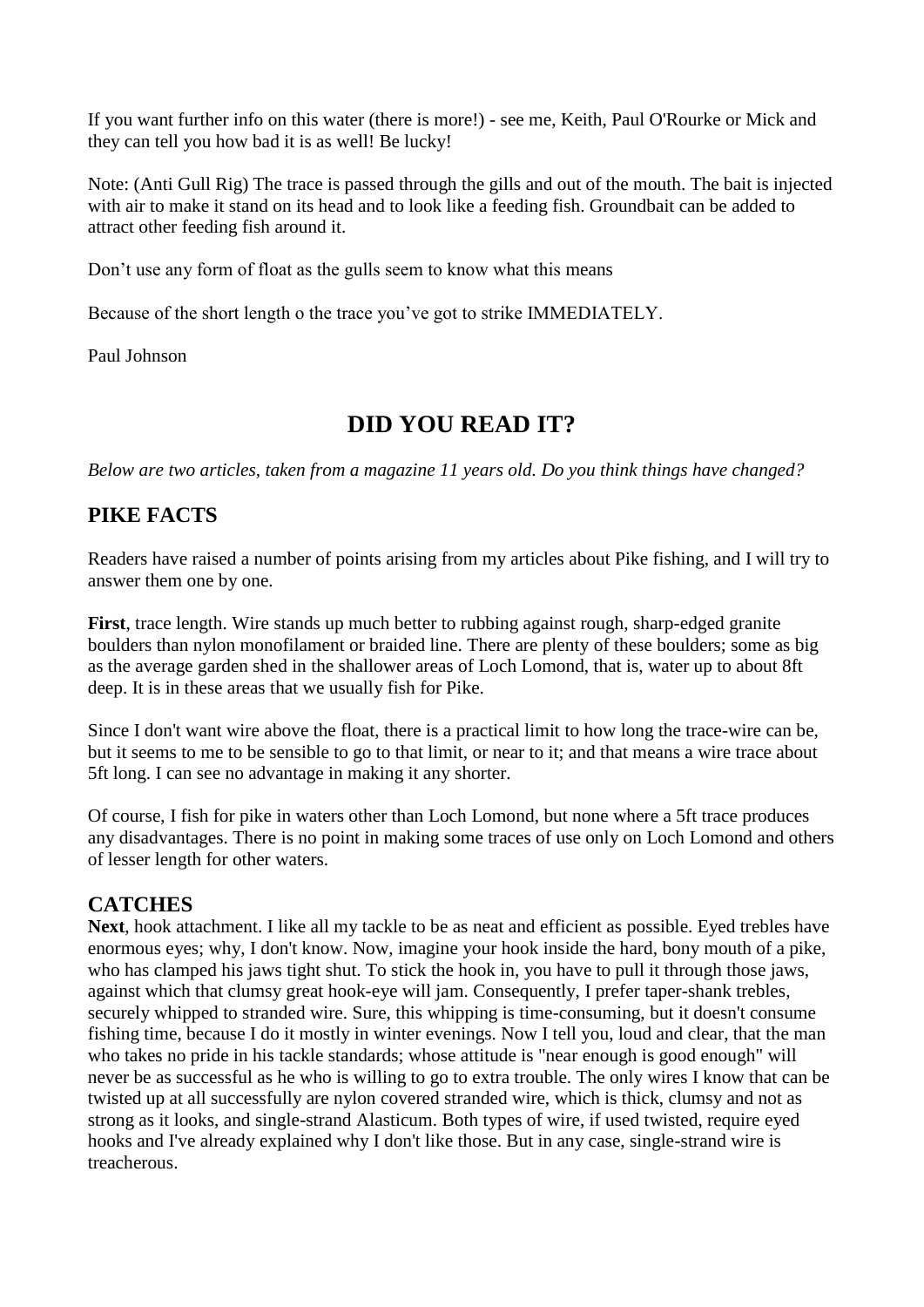#### **EXHAUSTION**

If it kinks and it often does, it takes only a modest jerk to break it. Yes I know lots of Pike, including some big ones, have been caught on it. How many has it lost?

**Next**, livebaits. Not being a fish, I don't know whether or not a live fish suffers in the process of having hooks stuck into various parts of its body, or while it is slowly dying of exhaustion. I do know that livebaiting puts a strong weapon into the hands of the anti-angling politicians and the RSPCA. Consequently, I've given it up. I don't notice my catches of Pike falling off because I don't use livebait. As regards the attractiveness of different deadbaits, I am in no doubt whatever that dead Trout, Grayling and Pike are much more attractive than Roach, Dace, Carp, Chub or Perch. Time after time I've fished, and watched my friends fish with dead Roach, Dace, or other fish of that sort, for hours and hours without a run, but when the baits have been replaced by Trout, Grayling or small Pike, there's been a run within five minutes. It has happened far too often to be mere coincidence.

Not only are these baits preferred by Pike; they're all firm-fleshed, tough skinned fish that will stand a lot of casting; they often catch more than one Pike, and they don't get chewed off the tackle by eels, as Herring and Mackerel often are. Herrings and mackerel are equally attractive, but less durable, especially Herrings which break up all too easily. Equally attractive, that is except on waters where large numbers of pike have been caught on Herrings or Mackerel and returned alive. Even pike can learn!

Now for Pike conservation. There is a very considerable difference between returning, say a 20lb Pike and returning a 20lb Carp. The 20lb Pike will, in the next 12 months, eat about a hundredweight of other fish, and he is big enough to eat fish up to 4lbs or more in weight. He will actually prefer fish over 2lbs. That's all very fine, if you're one of these modem Pike anglers who care nothing about, anyone's sport except his own, and has no interest in catching big Roach, Rudd, Dace, Perch and Chub. The 20lb carp will eat no other fish. You can safely put him back without any loss of sport in the water where he lives.

Oh, says the Pike angler, if there are no Pike in a water, the other fish will become too numerous and won't grow. I would certainly not advocate a policy of exterminating Pike, as desirable for most coarse-fish waters; but there are some, specially the smaller ones, where Pike do more harm than good. If you believe in natural balance, and most anglers seem to, then you must agree that as many Pike should be removed as their natural predators would have taken, had they not been exterminated by man. It may also be worth considering that these natural predators used to confine their attentions to Pike of modest size.

## **LURE FISHING FOR PIKE**

Lure fishing must rate as the most sporting method of catching Pike and if the fish you are likely to catch are small, you can fish with very light tackle and get the best possible fight. A basic selection of lure, would include a bar spinner, a plain spoon, and, if the water you fish in shallow or weedy, a floating plug that will work just below the surface The lures are attached to the end o your line via a wire trace about eighteen inches long, which usually terminates in a link swivel so that lure; can be changed quickly. If you have a lot of ground to cover - and it is usually best to keep on the move, you can travel very light. You can carry a few spare lures and traces in a box in one pocket, your unhooking tools in another pocket, and a landing net under your arm or slung over your shoulder on a cord. Thus equipped, you can cover every likely looking lie on your fishery in a day. It is of course, very bad manners to cast Pike lures into the swims of anglers seeking other species.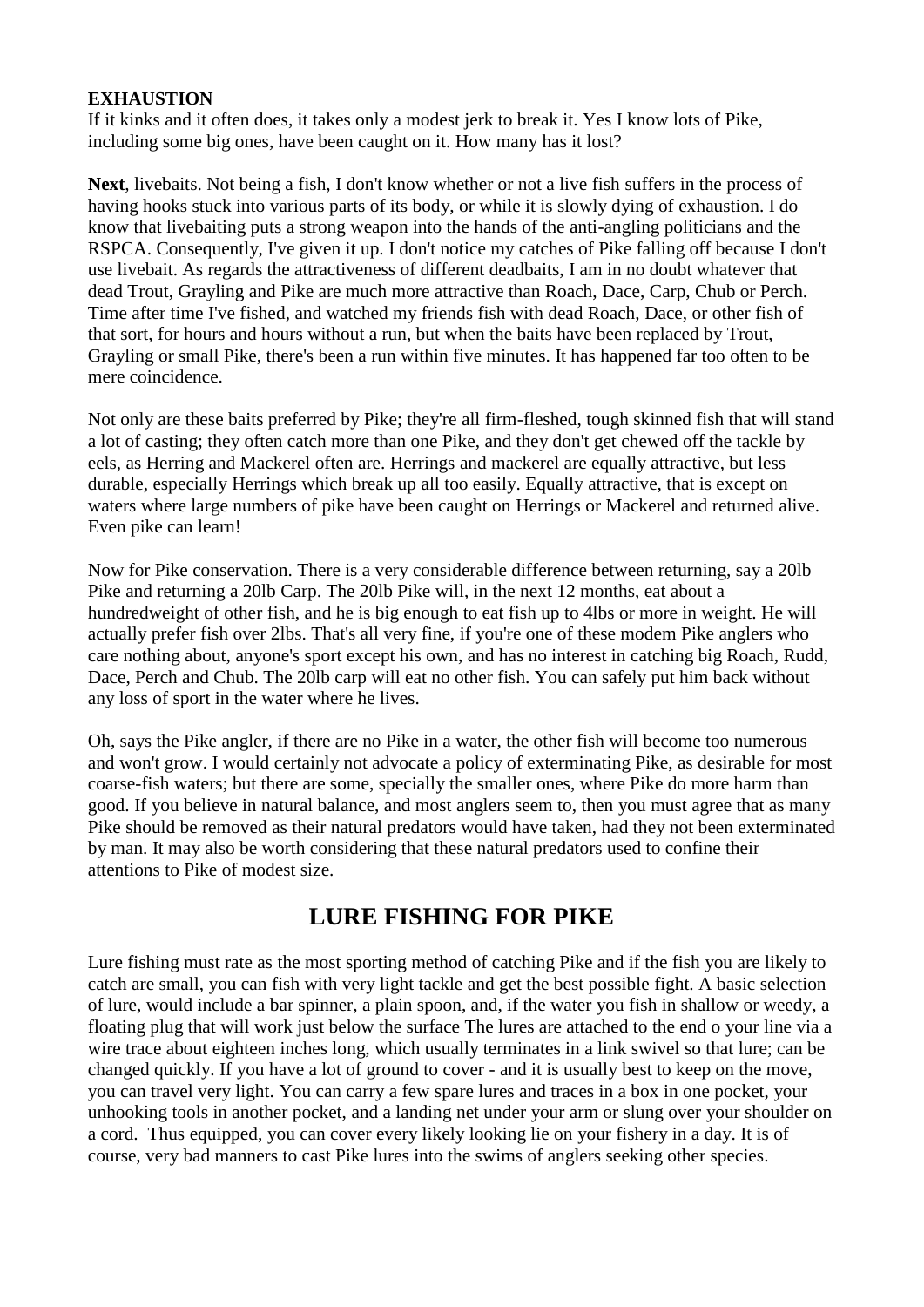# **BANKSIDE COOKING WITH THOMMO AND SMIFFY**

To cook like us you will need 2 primus stoves and lots of billies.

#### **Chilli Con Carni**

You will need:- 1 tin of Wilson's Chilli Con Carni.

Directions; empty tin contents into a billy and heat gently, stirring occasionally. Serve on a bed of rice.

#### **Baked beans with Sausages**

You will need:- 1 tin of Heinz Baked Beans with Sausages

Directions; empty tin contents into a billy and stir gently while heating. High in fibre.

#### **Uncle Ben's 3 minute rice**

You will need:- 1 tin of Uncle Ben's 3 min rice

Directions ; Pour 1/2 cup of water into a billy. Bring to boil and add contents of tin. Cook for three minutes

*and for dessert*

#### **Rice Pudding**

You will need:- 1 tin of "Ambrosia" creamed rice pudding.

Directions; empty tin contents into a billy (preferably not one used for beans). Heat gently, stirring often. Can be eaten cold.

#### **Thommo and Smiffy's Full English Breakfast**

You will need:- 1lb Sausages, 1/2 Doz large eggs, 2lb Mushrooms, 1 large tin of Heinz Baked Beans, 1 tin tomatoes (peeled), 10 Rashers of best back bacon(smoked or un-smoked), bread and butter.

Directions; cook sausages until nicely browned all over then put on low heat. Fry mushrooms gently in butter and then transfer to sausages pan to keep warm. Heat baked beans as in "baked beans with sausages" above. Similarly, heat tomatoes. Fry

bacon whilst continuing to occasionally heat beans and tomatoes. Transfer cooked bacon to sausage and mushroom pan. Fry eggs whilst continuing to heat beans and tomatoes. Do not overcook eggs; they are best when there is still some white jelly stuff still on top of the yoke.

Serve when no-one else is around. (Especially Trevor)

It is great fun to cook on the bank side and even funnier when there is an angler opposite who is cold and hungry. Always try to cook upwind of someone who is foodless and keep wafting the sausage pan into the oncoming breeze. If you run out of food just heat the cooking oil, he' II love the smell.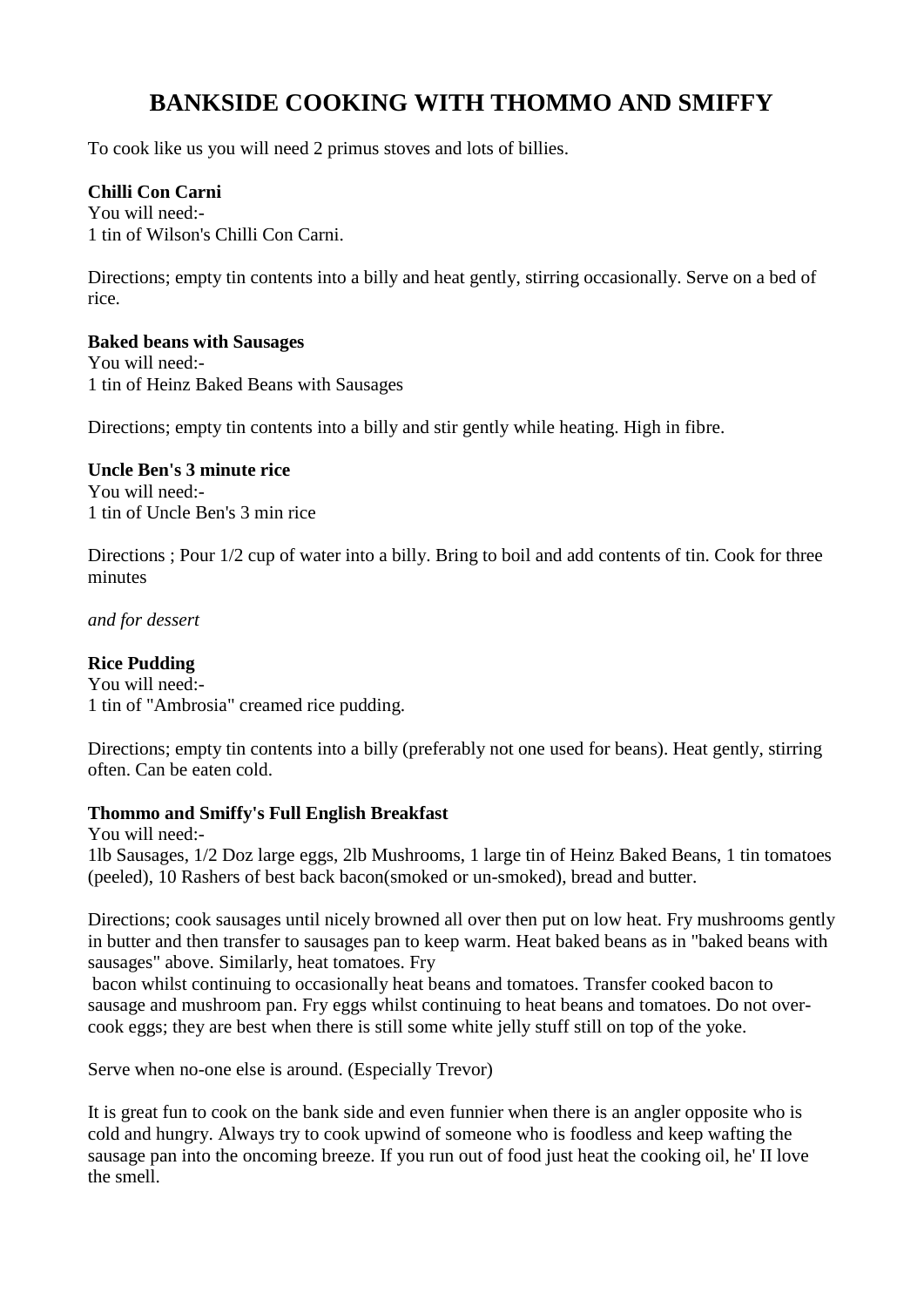# **A BEAUTIFUL KILLER**

A steely look as the predator glides by a lone solitary hunter, no mercy for fry A splash in a frenzy, of snapping white jaws A deadly attack the shoal is no more.

The Pike like a tiger, it's beauty, its strength Has an emerald green colouring, dappled spots down its length But great jaws clamp shut, hiding beneath Row upon row of dagger like teeth.

A hunter alert, no fish is ignored Her camouflage beckons, the quarry is lured Accelerating forward with a whip of her tail Leaving silver, bronze splinters in a glittering trail.

The gentle pulsation of the pike's gills disguises The athletic agility of the hunter in hiding Hitting a roach, shaking her head The flared gills portray the pike's real intent.

*MICHAEL SHARP*

# **A WEEK ON LOCH LOMOND**

On May 12th 1990, Malc Green, Paul O'Rourke, Dave Fish and Dave Phillips took a week off work and ventured to Scotland for a week's Pike fishing on Loch Lomond. This is an account of the events of that week, by Paul O'Rourke and Dave Phillips.

#### **Saturday 12th May 1990**

Malcolm, Dave, Paul and I started our Weeks fishing on Lomond. We left Males place at 5.00am and arrived at Loch at 4.15pm. After loading the boats at BALMAHA we motored around to CROM MHAN BAY. After setting up camp, we decided to get a couple of hours fishing in. This resulted in two dropped runs to Dave and one Pike of 191b 13oz to yours truly. At approximately 9.30pm we retired, to many welcome pints for all.

#### **Sunday 13th May 1990**

The next day arrived too soon, we were up about 4.00am for an early start, with boats already loaded the previous night and all feeling slightly the worst for wear. Malcolm and Dave went to fish a bay just up from the bivvy s and had two fish of around 21b and 51b. Paul and I mucked around getting stuck on sandbanks.

Dave and I fished the bank for the most of the day and evening while Malc and Dave F, went off in the boat for the afternoon and then fished on the bank for the evening. No runs came during the evening and night time was pretty much the same except for a couple of baits being shredded by eels.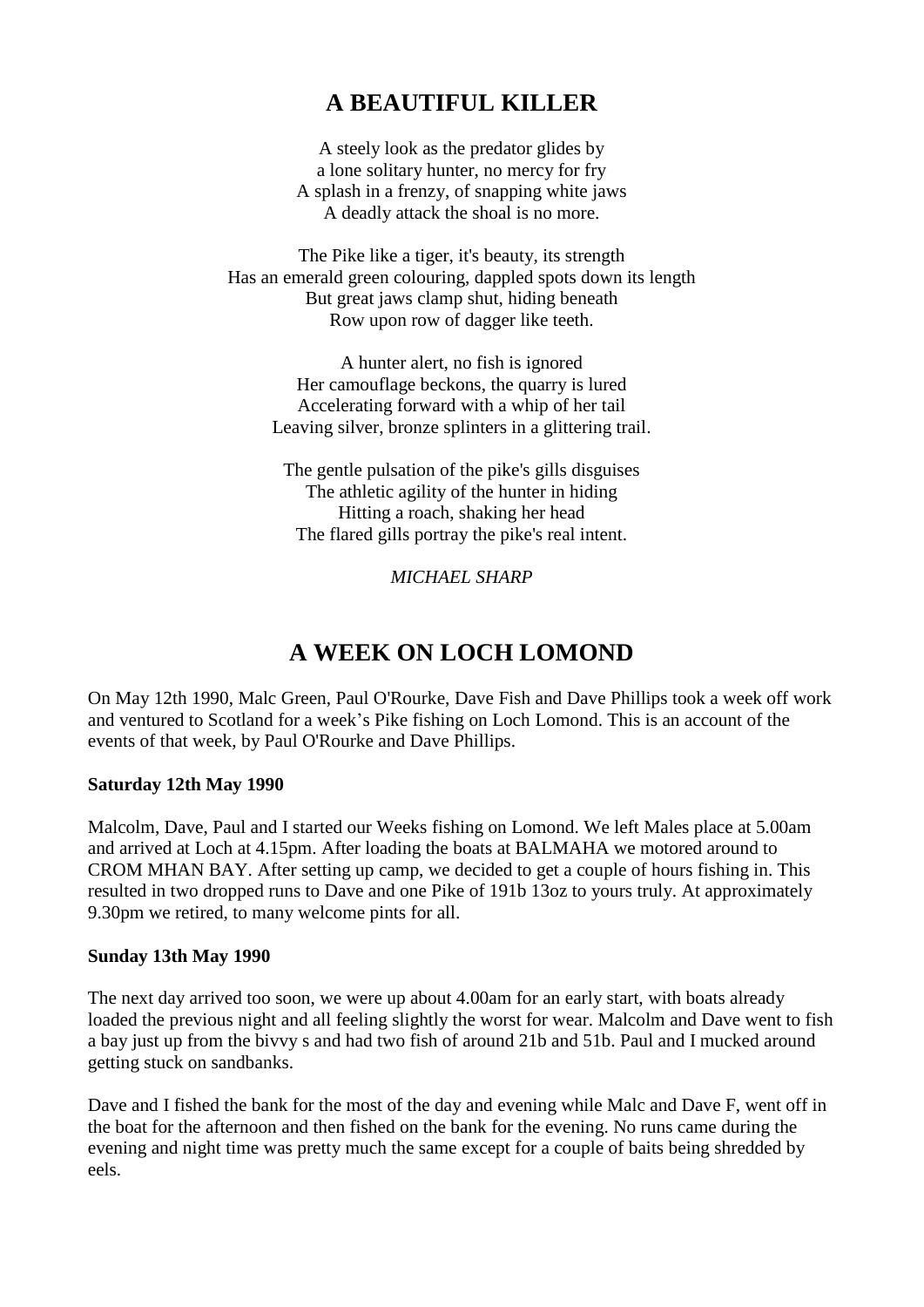#### **Monday 14th May 1990**

The four of us rose at 4.00am minus the hangovers of the previous day. There had been a clear sky during the night and the air was cold a damp. We were soon out in the boats fishing again. This time we decided to fish the drop-off. After a couple of hours had passed we moved further down and promptly anchored up, in one of the trolling lanes at the ENDRICK MOUTH. Baits were cast off all areas of the boat. After about 20 minutes, we were approached and verbally by a Salmon Angler who told us to get out of the trolling lane or he would get the bailiffs on us. The plan had been to move into the mouth of the Endrick and fish lie Endrick Bank, but because of the amount of Salmon anglers we made our way to ROSS PRIORY, trolling with spoons and plugs along the way. Once again, nothing occurred and we found ourselves at EAST PORTNELLAN - passing Malc and Dave.

We eventually anchored up at a nice 'Pikey' looking area. We had an island to our left and open deeper water to the right and paternostered lives were placed at various points off the boat covering both the deep and shallower water. At about 3.30pm one of my float legered Roach dead baits was away. On hitting into the fish, it powered off, taking one of my other lines with it. It was played out while Dave reeled in the other rods and made a space for the unhooking. The fish finally turned out and was netted by Dave. It was another beautifully marked fish. Upon weighing she went 151b, - a new personal best for me. We then tried to sort out the mess! It soon became clear just how lucky I was to land the fish.

The line that had been trailed around, had tangled on both the anchor chain and livebait cage. We had planned to move about and fish some other areas of East Portnellan, but the wind suddenly got up and we decided to get our and pull the boat so as not to risk damaging the outboard. After paddling away for a while the water started to get deeper. I kept going, thinking it should become shallower soon. It didn't. I got wet! Much to the amusement of Malc and the two Daves. We then tided up the boats ready for the next morning and went to the pub for some food.

#### **Tuesday 15th May 1990**

After a good nights sleep, we rose at about 8.00am except Malcolm, who let his presence be known at about 10.00am. It rained for a few hours in the morning and then turned over-cast and windy. All four of us fished from the bank until about 2.00pm when Dave, Malc and Paul went to replenish food supplies. I stayed and looked after the gear. When they returned, Dave and Malc went out in the boat

#### **Wednesday 16th May 1990**

We spent today, fishing from the boats and Paul managed to catch three Pike off the Drop Off before 7.15am biggest going l0lbs. I had my very first doubled figure Pike on a trolled line, which went 14lb 8oz to Creek Chub Pikie, from the Drop Off as well. Male and Dave blanked! It was raining hard at times in the morning, turning brighter in the afternoon.

#### **Thursday 17th May 1990**

Today, Male and Dave went across to the other side of the Loch to ROSS DHV BANK, Paul and I messed around on the Drop Off, as I had to get some fuel for the 'seagull' at 10.00am. Paul and I blanked all day, after everything had gone wrong. Malcolm had a right result with fish going 201b 3oz to Herring, and another at 11lb.

#### **Friday 18th May 1990**

Today we all went across to the bay, where Malc had had his twenty, which takes about 20-30 minutes to get to. Malc and Dave blanked. Paul managed 4 fish to 14lb 3oz, I had two jacks. Nothing fell to Paul and my baits for the rest of the day. Even though we tried different areas.

#### **Saturday 19th May 1990**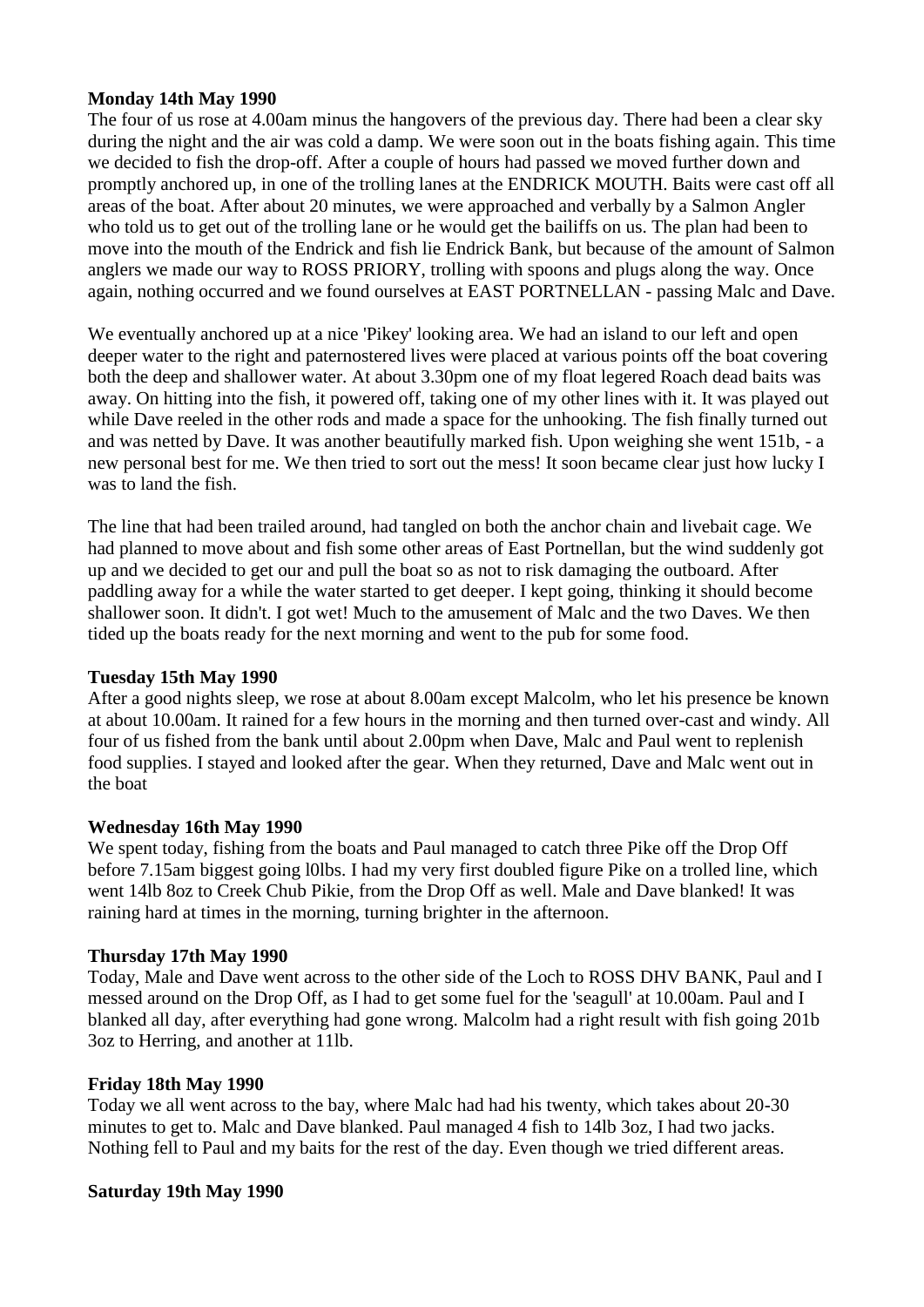Last day. Paul and I decided to fish the RIVER ENDRICK. This resulted in three jacks, all to livebaits. Well, as most of you are aware, all four arrived home safely and looking forward to venturing again to Loch Lomond (possibly next year).

*Dave Phillips/Paul O'Rourke*

# **HE WHO LAUGHS LAST - LAUGHS AND LAUGHS AND LAUGHS ....**

Although this is a true story, it did happen a few years back; to be precise December 3rd 1975. Around this time I was living in Walton-On-Thames and only(-) years old! I also had long hair,(in fashion at that time) and ate, drank, slept and lived for fishing. In fact, you would have called me a 'Specimen Hunter', you could tell this quite easily because everything I wore or used was painted or dyed a greenish/brown, and still is. My main friend and companion then and now lived in Nottingham. To save him any embarrassment I shall keep his name out of this (like Hell. So the story begins when my friend 'MIKE BENWELL' arrives at my doorstep, as normal without any notice, for a few days.

After feeding and watering plus making sleeping arrangements our chat soon turned to fish and fishing. It also happened to be one of my rare days off and I intended to walk around a local water I was checking out and baiting up for a pike session. The water, was Shepperton pits, a 'Leisure Sport' water - just over the 'Walton-On-Thames' bridge.

I had 10 sprats, a swim pre-baited and already checked out. This afternoon instead of baiting up and having a look around to check out the swim for depths, more bars and features or snags (we) or I would give it a go for a few hours.

So there we were, after loading Mikes car with my two 'Bruce and Walkers', Mitchell 410s loaded with 8lb carp line, a snap tackle for both rods; - which I kept ready made up for free-lining. Also put in was all the normals, a net, a tackle box, buzzers, a flask and not one but two camera's. I always carried two, a Polaroid fc instant picture (just in case) which had only two prints left and a small instamatic cheapie (I was not rich then either!) After a quick change into my 'greens', we were on our way. We soon arrived at the water but day light was fading fast, we already had the car lights on as v entered the car park. We were soon set up, with both rods cast out into the darkness.

Of course my friend had no tackle or license, so he wasn't fishing - the right hand rod of the two was mine! We sat and talked and after about three cigarettes, my adapted green buzzers(Herons) suddenly light up and come to life Buzzzzz, my silver paper indicator between the first and second eyes of the rod, danced up and down and crinkled in the cold night air. Line was being pulled very slowly from my reel. I calmly picked up the rod, closed the bail arm and nothing, everything had stopped.

Then suddenly the quiet of the night was broken by a voice "SHIT"! With my heart in my mouth and pounding, I tightened up the line and somewhere out in about 10 feet of water, I could feel ....... nothing. Nothing except my deadbait being moved along the clean gravel bottom. I suppose I had pulled the bait for three or four feet this way before (I admitted to myself) I'd had blown it'! Oh well, I said, might come back. Mike who was unusually quiet at this time, remained silent (guess he's feeling sorry for me.) So I thought. I left the bait in this position and quickly re-set the buzzer and silver paper. One fag later, Buzzzzz, again the silver paper danced and crinkled as line was pulled from the reel. Again I bent over the rod, again all went quiet I carried on, and lifted the rod up. 'SHIT'! I, echoed around the pit. I tightened up on the line and hand-lined for another six or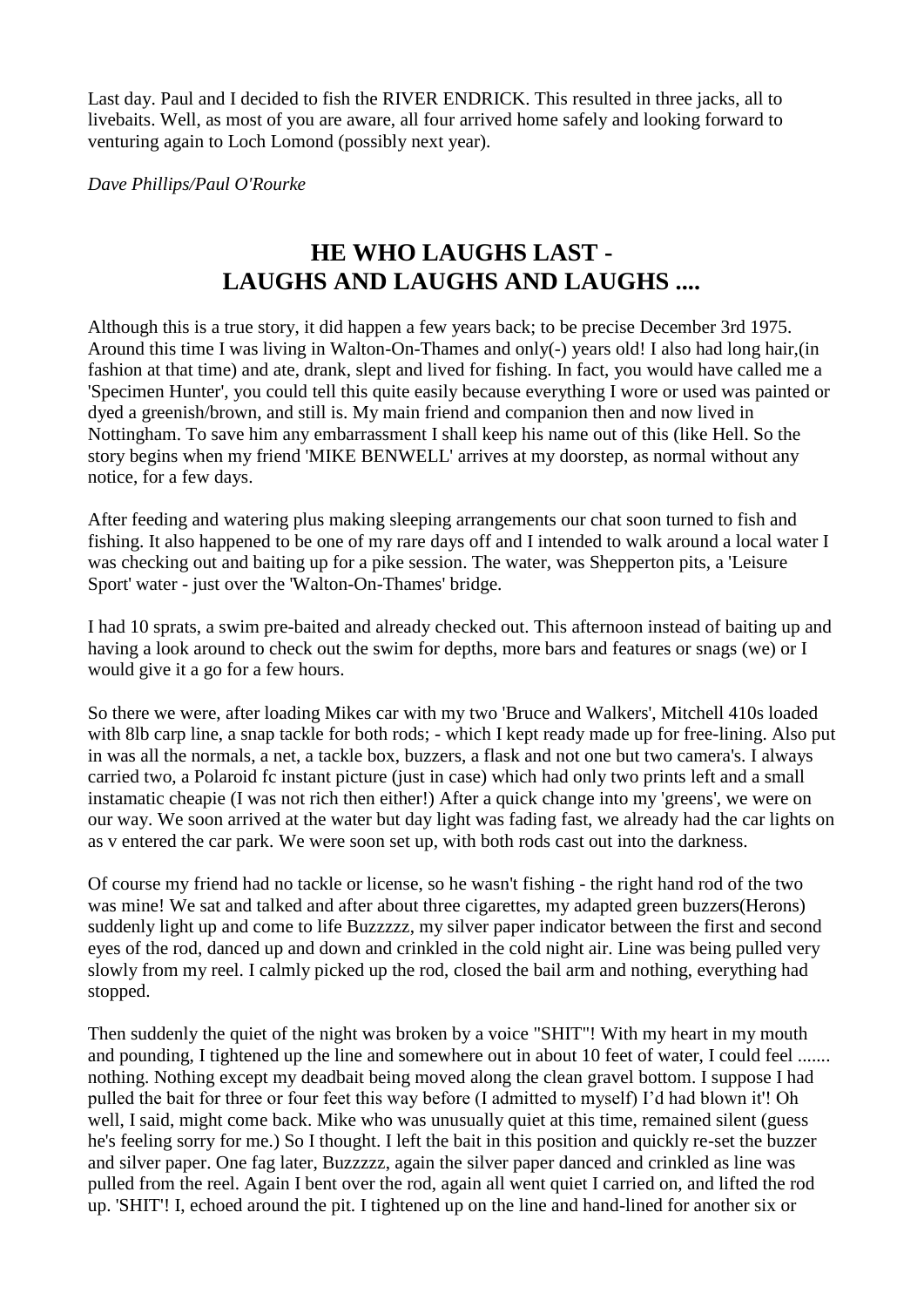seven feet, just in case the fish was still on, but no, all I could feel was my dead bait on the gravel. I re-set the rod, buzzer and silver paper and turned to Mike, "What the fuck's going on?"

Mike sat and still said nothing, as a consolation prize he offered me one of my own coffees from my flask. I accepted, with open hands (it was bloody freezing). I was now getting cold, my hands were frozen and I was beginning to hate this fishing lark, I even sounded quite convincing! Having just got re-seated on the ground there was this familiar sound -Buzzz. I dropped my coffee, jumped up and like a bolt of lightning, suddenly saw it! A bloody branch, tugging at my line and as the silver paper danced and crinkled to the tug of Mikes branch pulling my line .... bastard! He laughed that type of laugh which said "TOOK YOUR TIME TO WORK THAT ONE OUT BROWNING!" I threatened to throw him in then and there but he was a guest, so I didn't, but I did warn him, if he tried it again, **I would**!

I sat myself down and after what seemed ages in re-setting my rod, the bait remained still on the gravel, but probably twenty feet nearer to me by now. Plus, I was soaking wet and steaming! The hot coffee I had dropped into my lap. By now, I had definitely gone off FISHING, PIKE AND MIKE and not necessarily in that order. Then blow me, I'd only just got comfortable and forgiving when ......Buzzzz..... the silver paper danced and crinkled. That was it, I was mad(er). I had, had enough. I got up, picked Mike up to throw him in. His shouting went in one ear and out the other, until I heard "It's not me, it's a fish!" I then thought, - hang on, he's gripping me like mad and its still going - buzzz, the papers still dancing, SHIT!

I dropped Mike like a hot stone, picked up my rod and felt my line. It was streaking off the spool and going like a train. After about twenty seconds it stopped, I waited, timed and slowly pulled the line tight... and felt... a bloody good fish. Quickly, I closed the bail arm, tightened further and WHACK!! It was like striking into a log. The rod arched over and bent and bent and bent. The corks creaked and opened at the joints. The fish stayed put then slowly pulled and pulled. I started to backwind, to the sound of Mike shouting "What breaking strain did you say you had on?" and "Any snags?" You know the sort of usual help and questions you get when you have a big fish on and you have already realised you have slightly under estimated the line strength plus the size of the fish in the water. After all, I had asked everyone I had met who had all said the same "If you ever, ever see a fish, not alone, - caught one, its only a jack pike mate!

Well, this was no jack, my Bruce and Walkers were well bent over now doing overtime. After a while the Pike tilted to my right heading straight for the trees on my bank. So for about seven minutes, I held my rod tip under the water to avoid my line getting caught in the snags and tree. I managed to coax him back into open water! I've just thought something. It's amazing, when people talk about losing a fish they say "Her" - "I've just lost her, the bitch or "she snagged me up!" or "she bit through the bloody trace!" when you are fishing a big fish, you say "Him". "He took 50 yards of line, before tail-walking" or "He took off at amazing speed!" Then when you land it, it's back to "her" again!!) Anyway, I'm digressing a little. After a hard and coaxing fight with my 8lb, twenty minutes later Mike slipped the net under her first time! (See it's her now!)

Mike, had not dared do anything else but net her first time. Using both hands he lifted, only just then both the net and fish came up the bank. We didn't need any light, to see a bloody great big fish in front of us. She was soon placed on a large wet carp sack. On measuring her she was 42" long, with a girth of 22.5" However, her stomach wasn't very solid and on weighing her by the car headlights she was 21.75 lbs of beautiful fish, with not a blemish or fin out of place. We just sat and looked at her quietly, until the cold night air was broken by Mike shouting "Yeahhh!" His excitement for me catching such a fish was too much for him to contain any longer. We sacked the fish and then danced on the white frosted banks for over five minutes. I'm sure that had there been